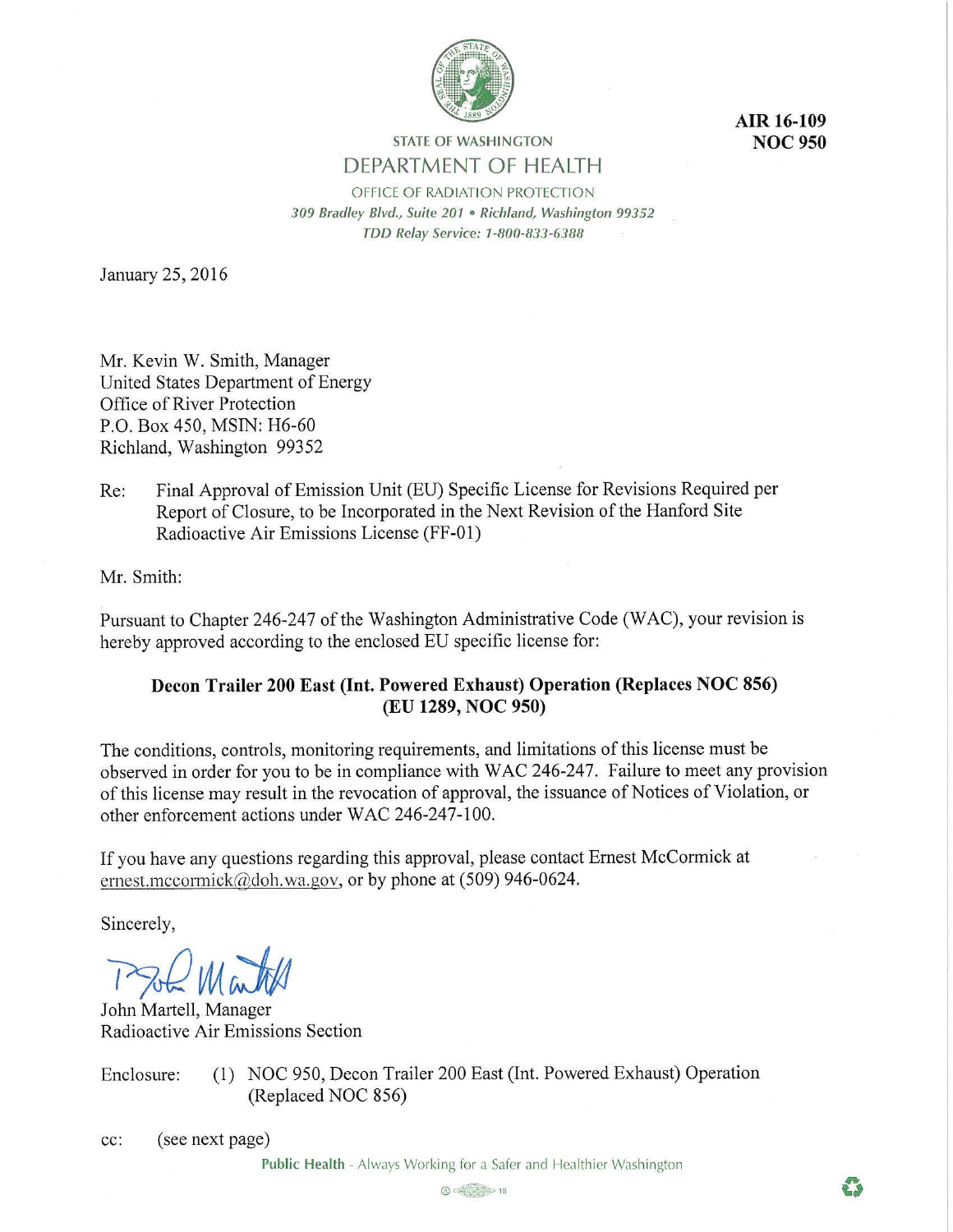Mr. Kevin W. Smith January 25, 2016 Page 2 of 2

cc: Ruth Allen, WRPS Matthew Barnett, PNNL Shawna Berven, WDOH Lucinda Borneman, WRPS Lee Bostic, BNI Dennis Bowser, USDOE-ORP Cliff Clark, USDOE-RL Jack Donnelly, WRPS Rick Engelmann, CHPRC Dennis Faulk, EPA Eric Faust, USDOE-RL Gary Fritz, MSA Philip Gent, Ecology Robert Haggard, BNI Jessica Joyner, WRPS Reed Kaldor, MSA Paul Karschnia, CHPRC Ed MacAlister, USDOE-RL Ernest McCormick, WDOH Valarie Peery, Ecology Bryan Trimberger, USDOE-ORP Randy Utley, WDOH Jeff Voogd, WRPS Joan Woolard, MSA Davis Zhen, EPA Environmental Portal RAES Tracking: Line 15-178; EU 1289; NOC 950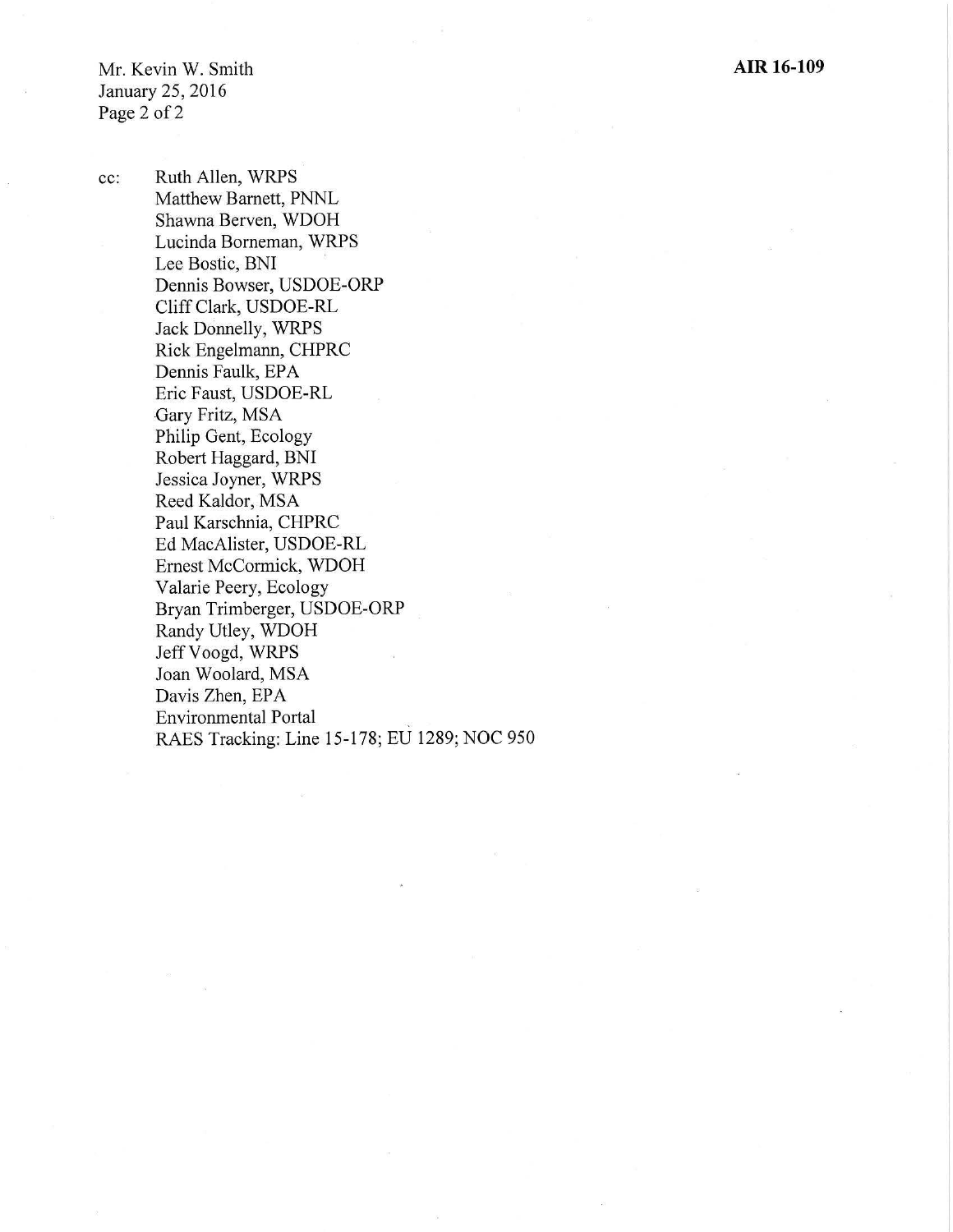### **Emission Unit** ID: 1289

#### **200**

### **Decou Trailer 200 East** ( **Int. Power Exhaust)**

This is a MINOR, ACTIVELY ventilated emission unit.

Miscellaneous Support Facilities

# **Abatement Technology** BARCT WAC 246-247-040(3), 040(4)

state only enforceable: WAC 246-247-010(4), 040(5), 060(5)

| <b>Zone or Area</b> | <b>Abatement Technology</b> | <b>Required # of Units</b> | <b>Additional Description</b> |
|---------------------|-----------------------------|----------------------------|-------------------------------|
|---------------------|-----------------------------|----------------------------|-------------------------------|

No credit taken for Abatement

## **Monitoring Requirements**

state enforceable: WAC 246-247-040(5), 060(5), and federally enforceable: 40 CFR 61 subpart H

| <b>Federal and State</b> | <b>Monitoring and Testing</b> | <b>Radionuclides Requiring</b> | <b>Sampling</b>       |
|--------------------------|-------------------------------|--------------------------------|-----------------------|
| Regulatory               | <b>Requirements</b>           | <b>Measurement</b>             | Frequency             |
| WAC 246-247-040(5)       | See license condition 5       | Per environmental monitoring   | See license condition |
| & WAC 246-247-060(5)     |                               | program                        | 4 and 5               |

**Sampling Requirements** Radiological field surveys and near field monitoring

#### **Additional Requirements**

Additional monitoring or sampling requirements established by this License will be listed in the Conditions and Limitations section, if applicable.

**Operational Status** Intermittent Powered exhaust of the Decon Trailer at 200 East Tank Farm

## **This Emission Unit has 1 active Notice(s) of Construction.**

| Project Title                                                              |            | Approval # Date Approved NOC_ID |     |
|----------------------------------------------------------------------------|------------|---------------------------------|-----|
| Decon Trailer 200 East (Int. Powered Exhaust) Operation (Replaces NOC 856) | AIR 16-109 | 1/25/2016                       | 950 |

# **Conditions (state only enforceable: WAC 246-247-040(5), 060(5) if not specified)**

- 1) The total abated emission limit for this Notice of Construction is limited to l.70E-05 mrem/year to the Maximally Exposed Individual (WAC 246-247-040(5)). The total limit on the Potential-To-Emit for this Notice of Construction is limited to 1.70E-05 mrem/year to the Maximally Exposed Individual (WAC 246-247-030(21)).
- 2) This approval applies only to those activities described below. No additional activities or variations on the approved activities that constitute a "modification" to the emission unit, as defined in WAC 246-247-030(16), may be conducted.

a.) Upon identification of the need of additional decontamination activities in the 200 area, individuals would be escorted to the nearest decontamination trailer.

b.) As appropriate, contaminated clothing, coverings, and/or articles will be removed and packaged for laboratory analysis and/or disposition, in accordance with As Low As Reasonably Achievable Control Technology (ALARACT) 4.1, "Tank Farm ALARACT Demonstration for Packaging and Transportation of Waste" and 12.1, "Tank Farm ALARACT Demonstration for Packaging and Transportation of Equipment and Vehicles."

c.) Personnel decontamination processes might include various methods or a combination of cleaning agents and /or chemicals. For example: soap and water, pre-moistened towelettes, removal of hair, abrasive soaps for toughened skin surfaces (e.g., hands and feet), and chelating agents.

d.) Spent decontamination solutions will be transferred from the holding tanks and/or bladder and containerized (e.g., packaged in absorbents in drums or placed in drums or carboys) and transported to existing facilities on the Hanford Site for disposal.

e.) Periodic maintenance inspection of the decontamination trailers will be performed without the use of containment or portable exhausters.